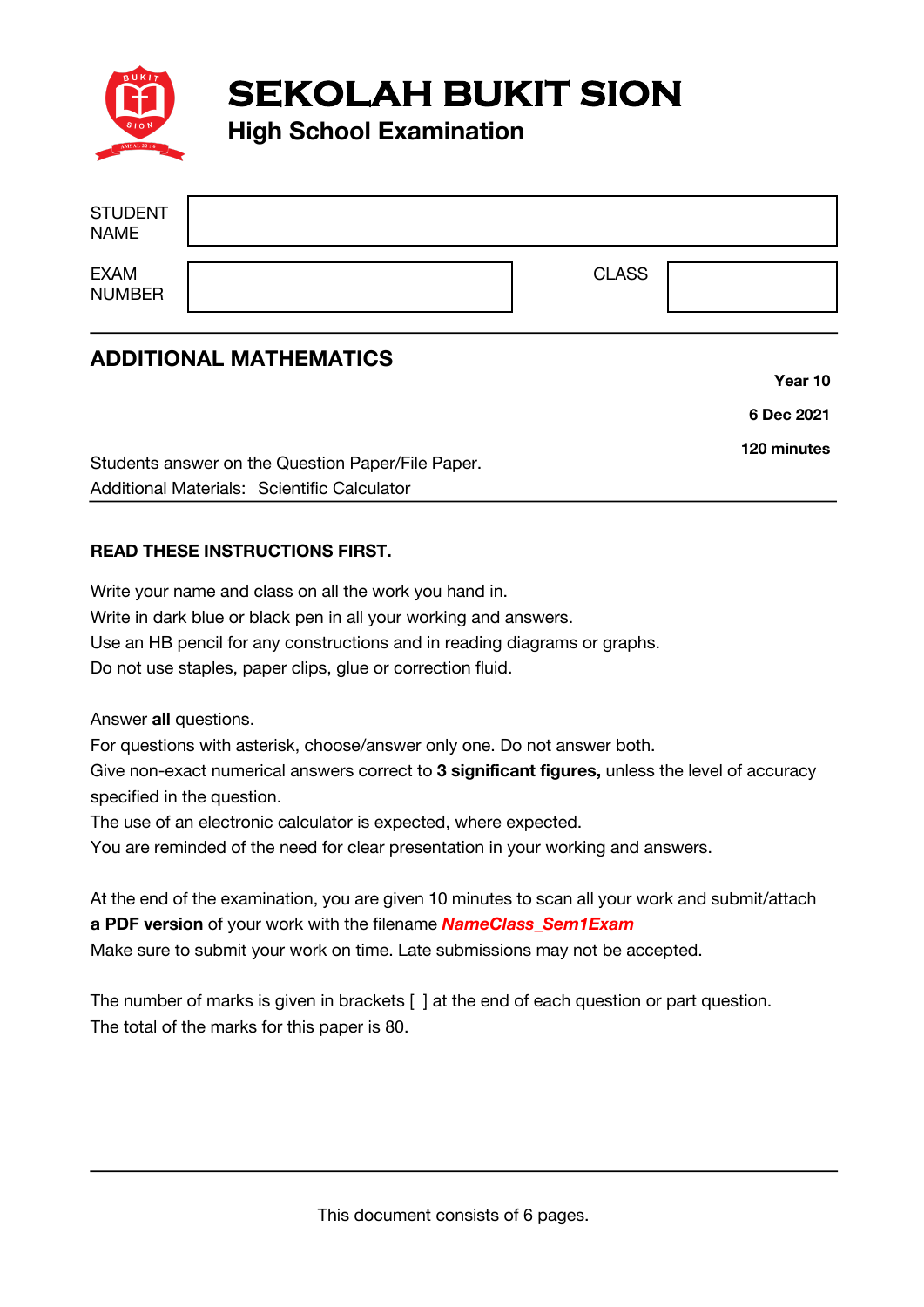**1** The function f and g are defined for  $x \in \mathbb{R}$  by

f(*x*) =  $x^3$  and g(*x*) =  $x + 2$ Express each of the following as a composite function using only f, g,  $f<sup>1</sup>$  and/or  $g<sup>-1</sup>$ : **(a)**  $x \to x^3 + 2$  [1] **(b)**  $x \to x^3 - 2$  [1] **(c)**  $x \to (x+2)^{1/3}$  [1]

**2**

| (a) Solve the equation $2 =  e^{-x} - 3 $ |                                            |  |  |
|-------------------------------------------|--------------------------------------------|--|--|
|                                           | ( <b>b</b> ) Solve: $2 + \ln(4 - x) = 0$ . |  |  |

**3**

The polynomial  $P(x) = 2x^3 + ax^2 + bx + 8$ , where *a* and *b* are constants, leaves a remainder of 10 when divided by  $(2x - 1)$ . Given that  $(x + 2)$  is a factor of P(*x*), **(a)** find the value of *a* and *b*. **[4] (b)** Explain why  $P(x) = 0$  has only 1 root. **[4]** 

**4\* CHOOSE/ANSWER only 1. [5]**

(a) 
$$
\log_2 \sqrt{5x+1} = \log_4 (x-2) + \log_2 4
$$

**(b)** 
$$
\lg (4^x - 10) - x \lg 2 = \lg 3
$$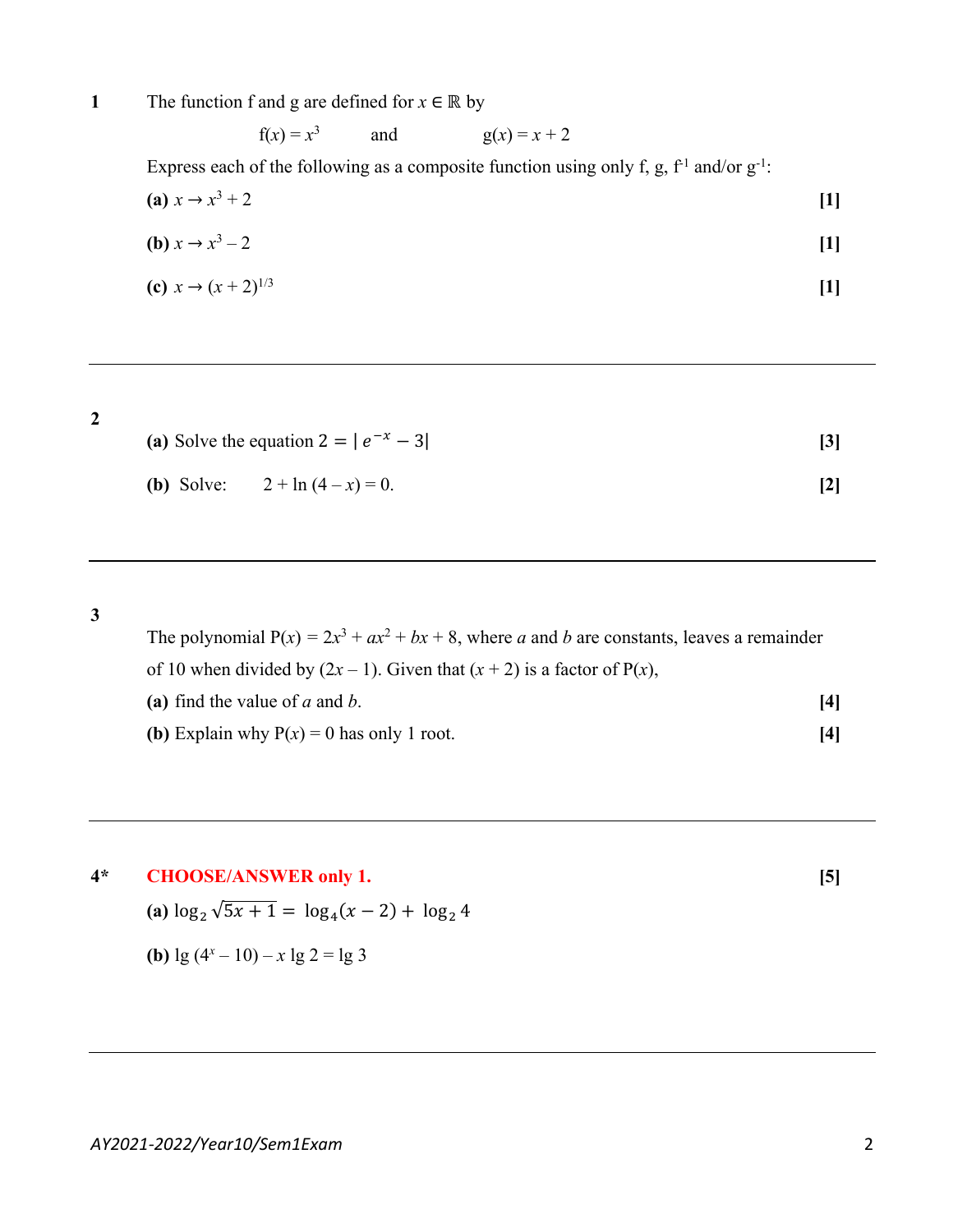## **5\* CHOOSE/ANSWER only 1. [3]**

- (a) Given that  $3^5 \div \frac{1}{27} = \frac{1}{3^{2k}}$ , solve for  $2^k$ .
- **(b)** Given that  $2^{2x-3} = \frac{1}{4^{x-1}}$ , solve for *x*.
- **6** Solve the following equations.

(a) 
$$
2(3^x) + 3^{-x} = 3
$$
 [3]  
(b)  $2\sqrt{3-2x} = x+1$  [3]

**7** (a) Describe the nature of the roots of  $7x^2 + 4x - 1 = 0$ . [2] **(b)\* CHOOSE/ANSWER only 1. [4]** (i) Find the range of values of *k* such that  $kx^2 - kx + 3x + 3 - k = 0$  has no real roots.

(ii) Find the **smallest positive integer** *p*, such that  $4(px - 5) = x^2$  has real roots.

**8**

- (a) Determine whether  $(x 5)$  is a factor of  $x^3 7x^2 + 2x + 40$  or not. [1]
- **(b)** Factorise  $x^3 7x^2 + 2x + 40$  completely. **[3]**
- **9** The straight line  $2y = 3x 16$  intersects the curve  $2x^2 19x + 2y + 40 = 0$  at the points *A* and *B*. Find the distance of *AB*, giving your answer in simplified surd form when necessary. **[5]**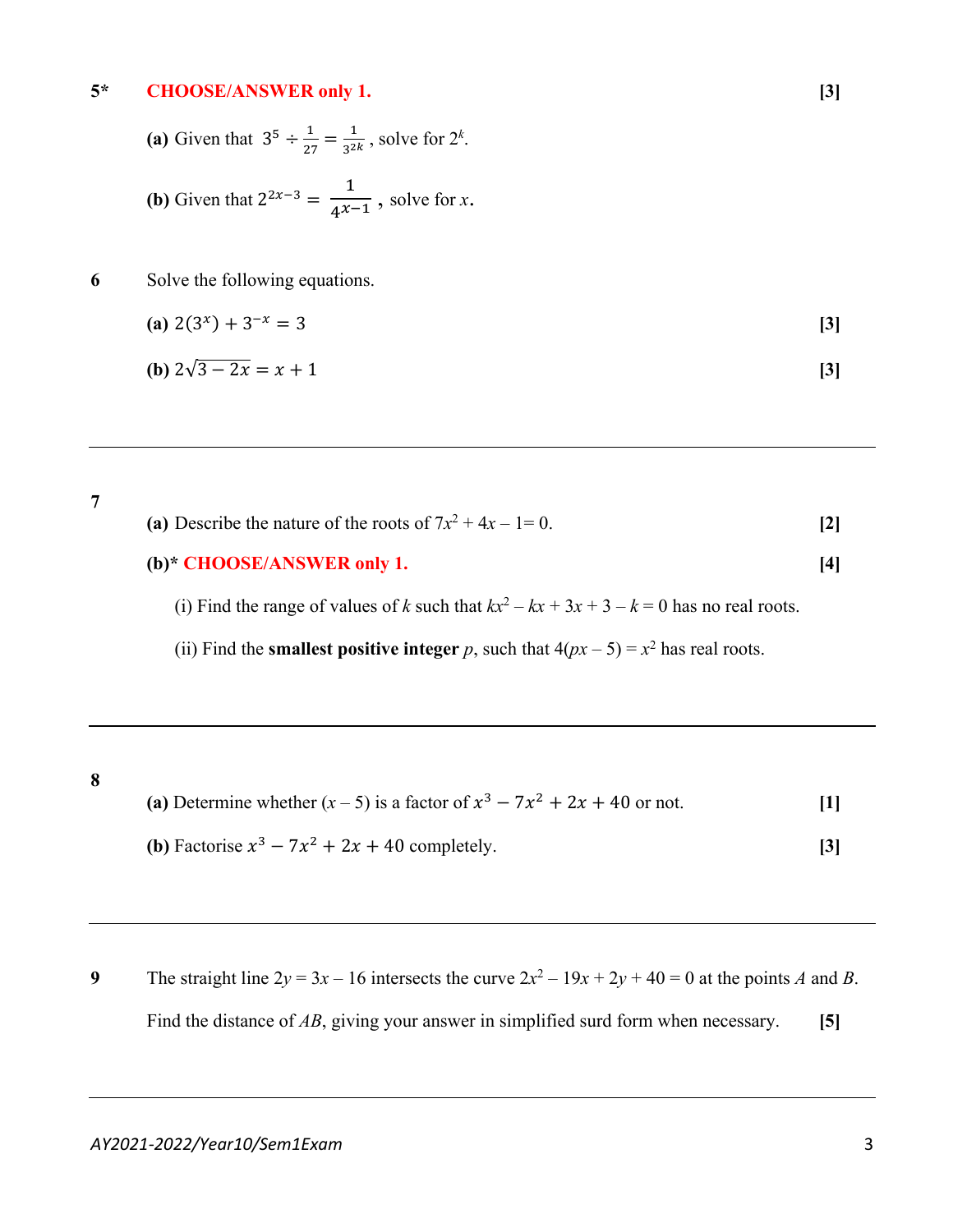10 Given that 
$$
f(x) = 3x - 7
$$
 and  $g(x) = \frac{12}{x - 2}$ ,  $x \ne 2$ .

- **(a)** Find the values of *x* for which  $fg(x) = x$ . **[3]**
- **(b)** Sketch the graphs of f and  $f^{-1}$  on the same diagram, giving the coordinates

of the points of intersection of each graph with the axes. **[3]**



11 Show that 
$$
(2 + \sqrt{7})^2 - \frac{18}{3-\sqrt{7}} = c + d\sqrt{7}
$$
, where *c* and *d* are integers. [4]

**12** Functions f and g are defined for  $x \in \mathbb{R}$  by

f :  $x \rightarrow e^x$  and  $g : x \rightarrow 2x - 3$ 

(a) Solve the equation fg( $x$ ) = 7. [2]

Function h is defined as gf.

- **(b)** Express h in terms of *x* and state its range. [2]
- (c) Express  $h^{-1}$  in terms of *x*. [2]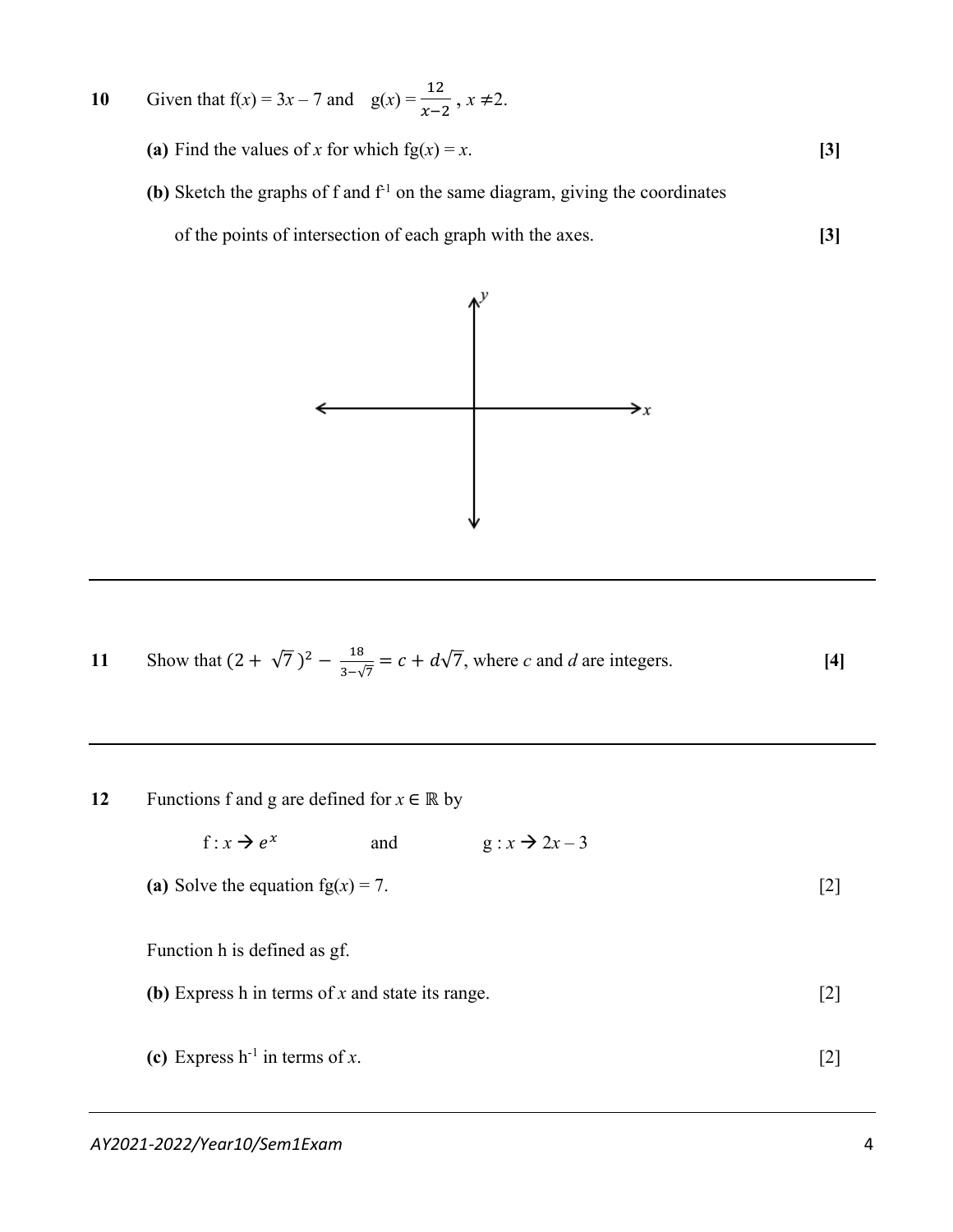**13** Using symmetry, Ariel sketched the graph of  $y = x(4 - x)$  on the axes provided as shown. He also indicated the turning point coordinates and intercepts, equation of line of symmetry.



Discuss four (4) of Ariel's mistakes. [4]